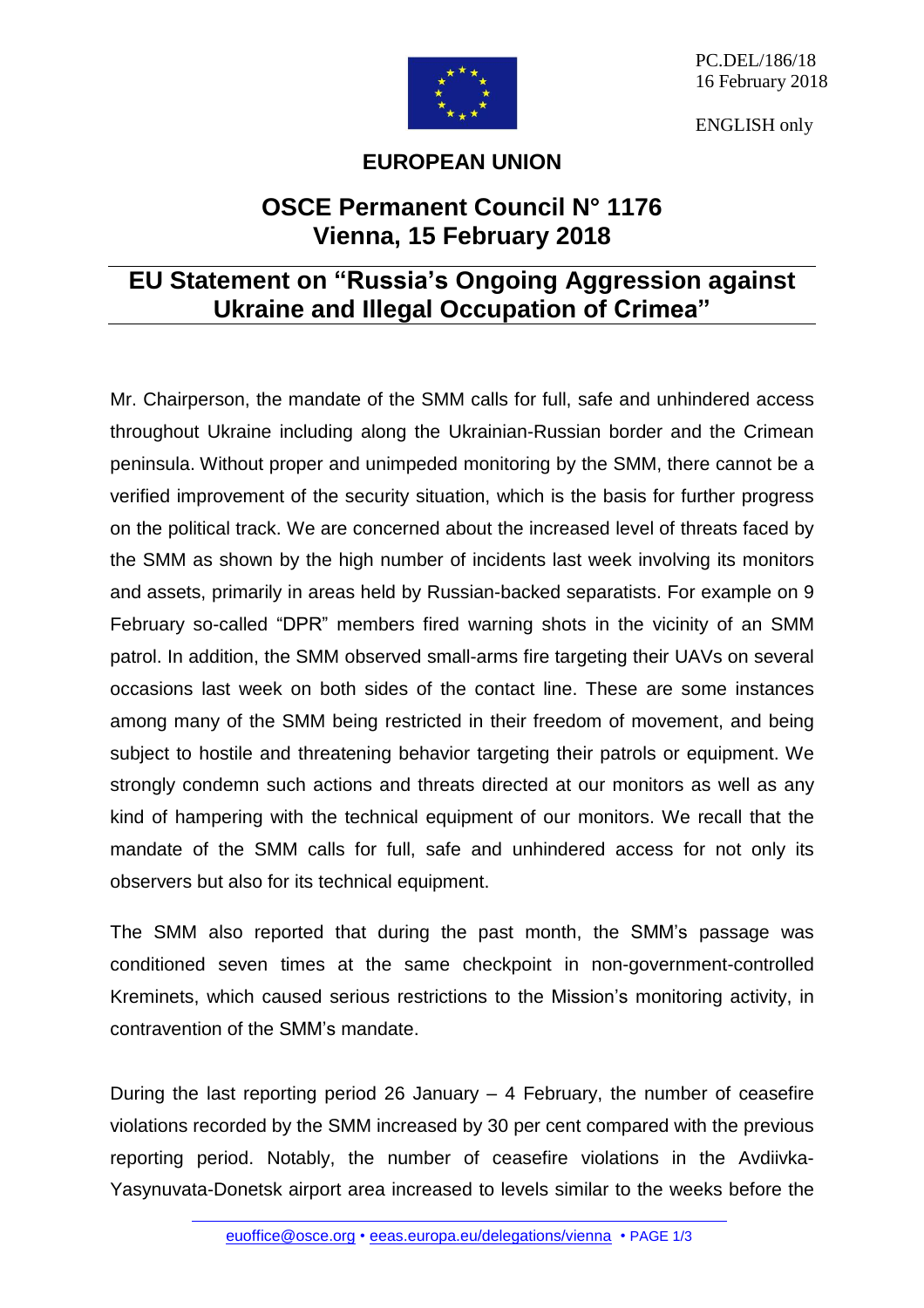23 December recommitment to ceasefire. Together with an increase in the use of Minsk-proscribed weapons this bears witness to a deteriorating situation on the ground. We deplore any violations of the ceasefire and call on all sides to cease hostilities, disengage and ensure comprehensive action on mine clearance in accordance with the Minsk agreements. Lack of progress by all sides on mine clearance is of particular concern. The SMM has reported newly laid mines in the Petrivske area and the continued presence of mines near entry exit checkpoints, and confirmed 11 civilian casualties related to mines and unexploded ordnance between 25 November and 31 January.

We reiterate our call on the Russian Federation to return to the JCCC. We also call on Russia and Ukraine to re-establish the functionality of the JCCC and to strengthen cooperation within its framework. We deeply regret that due to this unilateral withdrawal by the Russian Federation, a number of important repair projects, as reported by Chief Monitor Ambassador Apakan at last week's Permanent Council, have been stalled due to a lack of security guarantees in areas outside government control.

Ambassador Apakan and Ambassador Sajdik also reported at last week's Permanent Council that the temporary repair work that was done in the end of 2017 to the bridge at Stanytsia Luhanska has been damaged by the severe weather conditions. This has severe implications for the thousands of civilians that depend on this crossing point on a daily basis. We call on all sides to ensure that necessary conditions are in place to facilitate urgent and essential repair of civilian infrastructure, to open additional crossings points, notably at Zolote and Shchastya, without preconditions, and proceed with disengagement at Stanytsia Luhanska in accordance with the decision taken by the sides in the TCG in September 2016.

We remain firm in our call on all sides to swiftly and fully implement the Minsk agreements and honour their commitments in full in order to achieve a sustainable political solution in line with OSCE principles and commitments. Restoring respect for these principles is crucial. We call on Russia to fully assume its responsibility and to use its considerable influence over the separatists it backs to meet the Minsk commitments in full. We again call on Russia to immediately stop providing financial and military support to the separatists, and we remain deeply concerned about information on the presence of Russian military equipment and personnel in